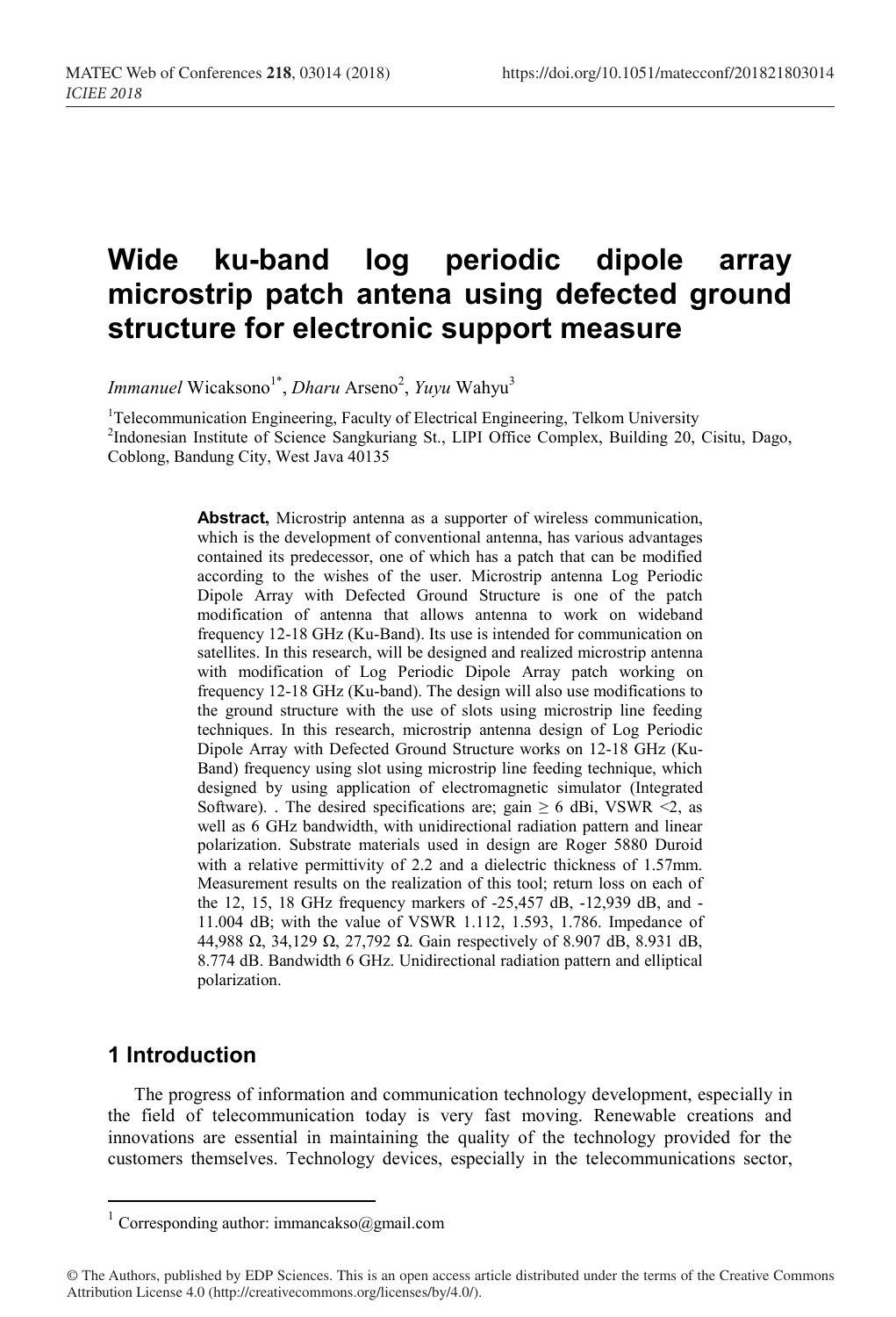are expected to not only possess qualified technologies but also have the capability, compatibility, and dimensions that support the mobility of the users of the technology itself. The uneasiness that is felt from the high demand of customers is what makes the need of a device provider of a wireless network, the antenna itself.[1]

In this Research, microstrip antenna will be designed which is the development of conventional antenna and has many advantages compared to its predecessor, the dimension of the antenna is small, light and thin, also easy production process because the material is easy to find in the market.[2] However there are some disadvantages such as small bandwidth and small gain. The solution to fix the deficiency is to modify the patch form on the microstrip antenna [3][4].

In the previous research journal, 6 GHz bandwidth was obtained at KU-Band frequency, with a gain of 7.53 dB[5], which used the patch form Log Periodic Dipole Array. Referring to previous research, this Research is done designing and making microstrip antenna Log Periodic Dipole Array with the addition of Defected Ground Structure which is expected to increase the gain of the antenna itself as well as provide improvements in the values of other parameters desired. The design will use the application of electromagnetic simulator (Integrated Software).

# **2 Antenna design**

In this research, the design of microstrip antenna Log Periodic Dipole Array will use copper as groundplane, patch, and feedlinenya. Meanwhile, the substrate will use the Roger 5880 Duroid which has a thin substrate characteristic that is considered suitable for use at high working frequency, wide bandwidth, and supports the use of communications satellites. The characteristics of materials used in this Research are:

- 1. Copper (copper)
	- Used because of its nature as a good conductor. The specifications are as follows:
	- a. Relative permittivity (εr): 1
	- b. Thickness: 0.035 mm
- 2. Roger 5880 Duroid

The selection of this material as a substrate is based on the use of antennas at high working frequency, and thin material characteristics, so that it can adjust to the antenna dimensions according to the specified specifications.

- 1. Relative permittivity (εr): 2.2
- 2. Thickness: 1.57 mm

The patch form used is the Log Periodic Dipole Array because of its superiority in overcoming the lack of microstrip antenna that has a narrow bandwidth, by adding several elements in-array, so that large bandwidth can be achieved, depending on the amount of working frequency of the desired antenna. This proposed antenna is designed in the following steps which are explained as:

#### **2.1 Log periodic dipole array MSP antenna without DGS**

Firstly, simple rectangular shaped MSP antenna is calculated and designed with the dimension of 39.651 X 27.124 X 1.57 mm<sup>3</sup>. While the patch is log periodic dipole arrayshaped with the calculation are as table 1. By simulating this log periodic dipole array MSP antenna, we might achieve the frequency of Ku-Band (12-18 GHz). But still, without the optimization and modification of this antenna structure, we were not getting any frequency in it. Geometry of this structure is shown in Figure1. (a-b). Due to this scenario we achieved its return loss is greater than -5 dB. So we needed to move to the next modification scenario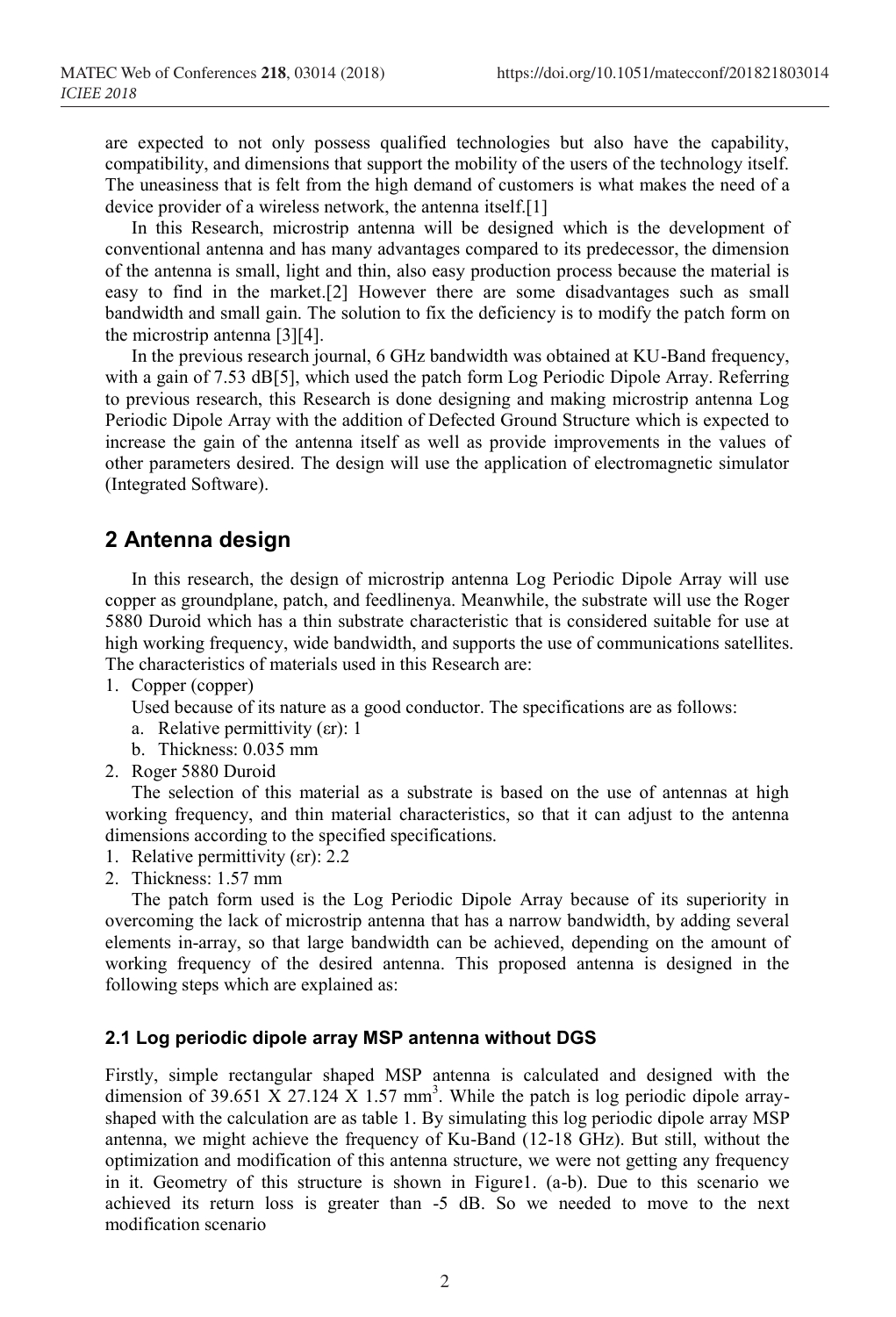| Element        | $L/mm$ ) | d(mm)  | S(mm)   |
|----------------|----------|--------|---------|
|                | 8.427    | 0.85   | 5.00225 |
|                | 7.5253   | 0.759  | 4.467   |
|                | 6.7201   | 0.6778 | 3.989   |
|                | 6.001    | 0.6053 | 3.5632  |
|                | 5.3589   | 0.5405 | 3.181   |
|                | 4.7855   | 0.4826 | 2.8406  |
|                | 4.2734   | 0.431  | 2.5367  |
| $\mathfrak{D}$ | 3.8162   | 0.3849 | 2.2652  |
|                | 3.4878   | 0.3437 | 2.0229  |

**Table 1.** Log periodic dipole array MSP antenna without DGS

#### **2.2 Optimized log periodic dipole array MSP antenna without DGS**

The dimension of the rectangular MSP antenna are  $124.967$  X 79.782 X 1.57 mm<sup>3</sup> and the calculation of the patch which are as follows:

| Element | $L/mm$ ) | d(mm)   | S(mm)    |  |  |
|---------|----------|---------|----------|--|--|
|         | 17.42749 | 5.5     | 11.5321  |  |  |
|         | 15.56275 | 4.9115  | 10.29816 |  |  |
|         | 13.89754 | 4.38596 | 9.19626  |  |  |
|         | 12.41054 | 3.91667 | 8.21226  |  |  |
|         | 11.08258 | 3.49758 | 7.33354  |  |  |
|         | 9.89674  | 3.12334 | 6.54885  |  |  |
|         | 8.83779  | 2.78914 | 5.84813  |  |  |
|         | 7.89214  | 2.49075 | 5.22238  |  |  |
|         | 7.04768  | 2.22423 | 3.18709  |  |  |

**Table 2.** Optimized log periodic dipole array MSP antenna without DGS

In this scenario, we were achieveing the frequency of Ku-Band, but still the return loss is greater than -10 dB, which is still not a good result yet. So we moved again to the next scenario with the use of defected ground structure. Geometry of this structure is shown in Figure2. (a-b).

#### **2.3 Modified log periodic dipole array MSP antenna with DGS**

The dimension of the log periodic dipole array MSP antenna was not changed. We only added the defected ground structure with the calculation are as follows:

**Table 3**. Modified log periodic dipole array MSP antenna with DGS

| DGS parameter | Value(mm) |
|---------------|-----------|
|               |           |
|               |           |
|               | 4.96793   |

With the addition of DGS, the return loss of this antenna is less than -10.275 dB, also VSWR is less than 2. Geometry of this structure is shown in Figure3. (a-b).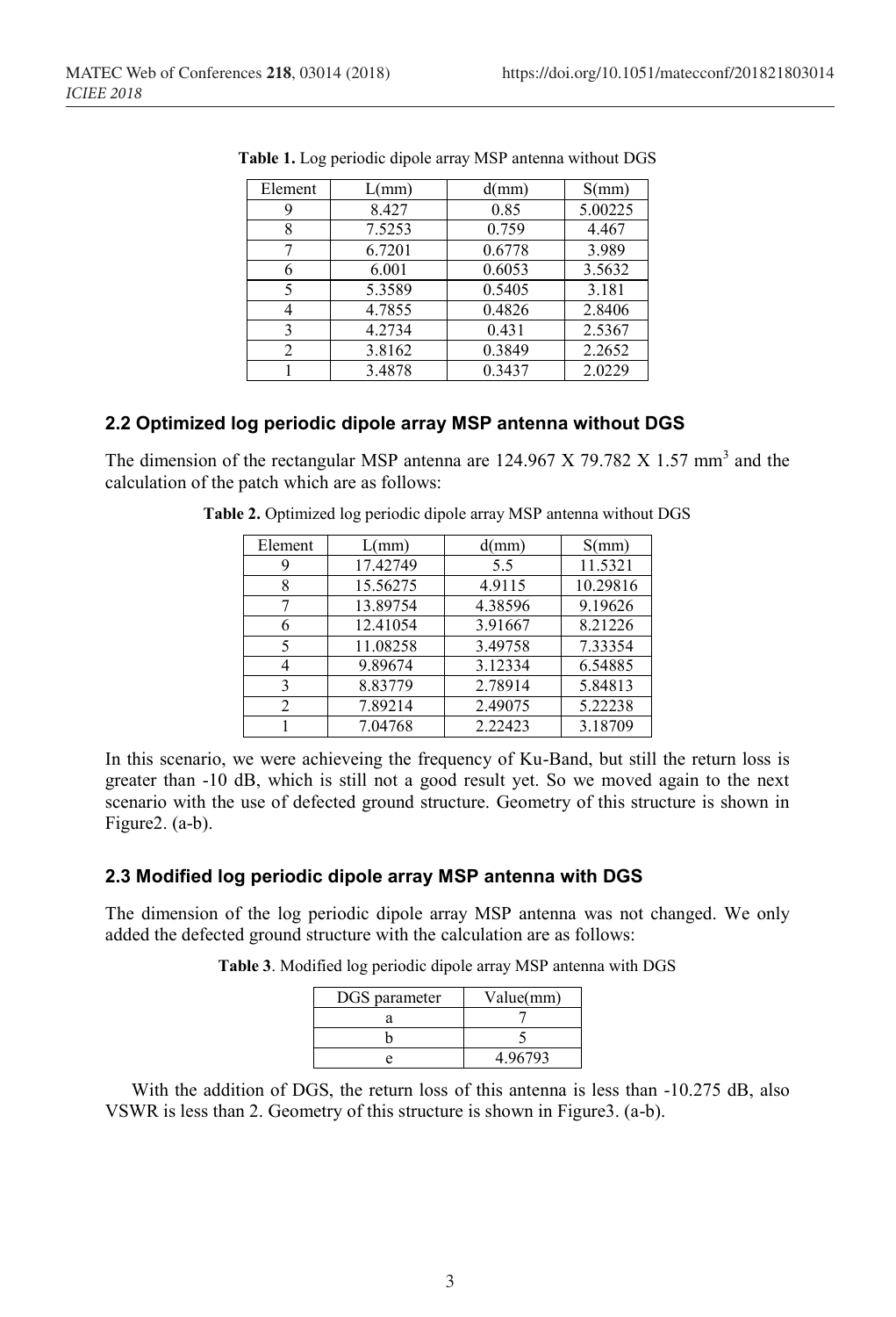

**Fig. 1.** (a) Log periodic dipole array MSP antenna (b) Back view without DGS



**Fig. 2. (**a) Optimized Log periodic dipole array MSP antenna (b) Back view without DGS



**Fig. 3.** (a) Modified Log periodic dipole array MSP antenna (b) Back view with DGS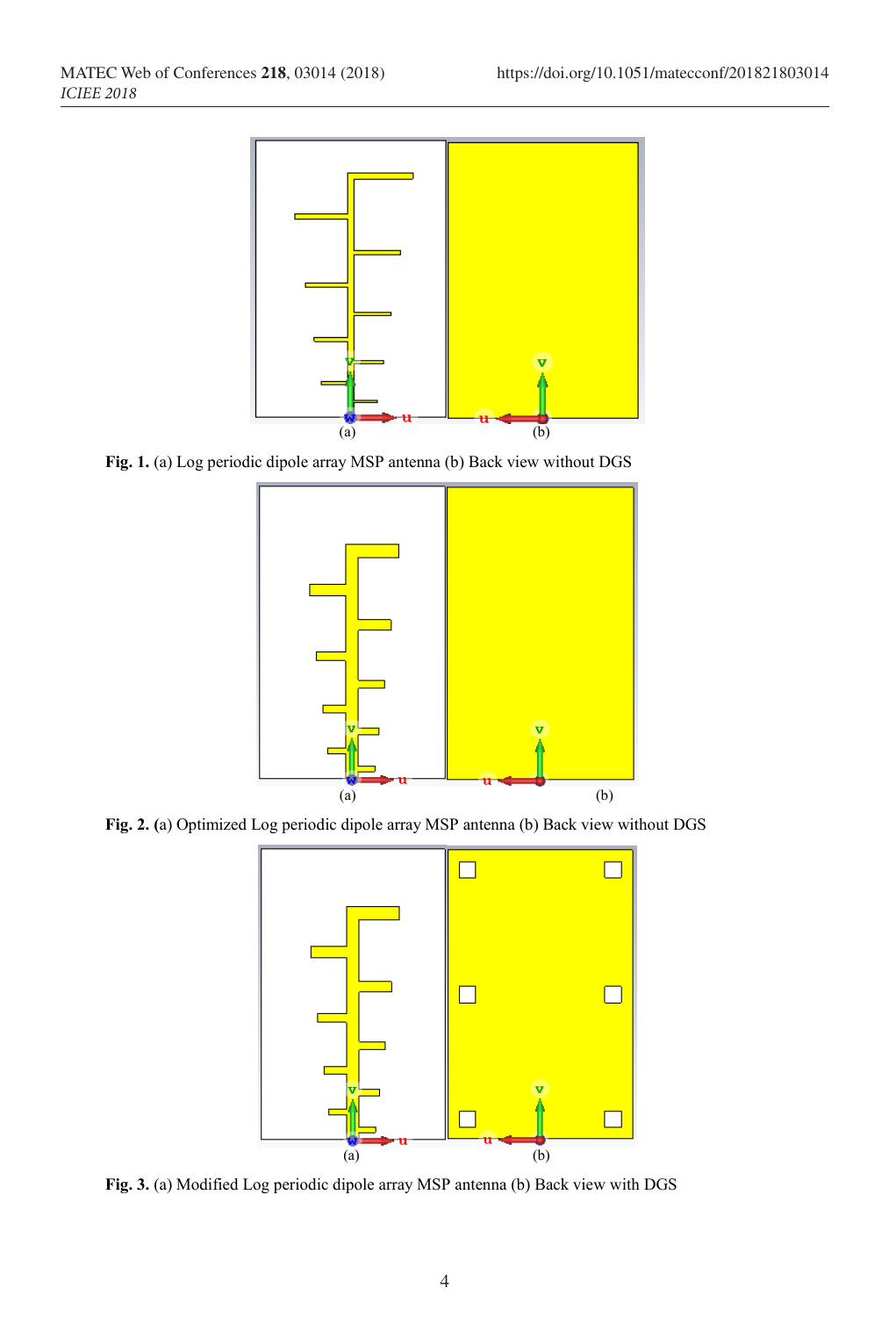# **3 Realization results**

The proposed antenna is simulated using the Electromagnetic (EM) Simulation Software. By using this simulator, we measured return loss, VSWR, Z-Impedance, and farfield radiation pattern (gain, directivity, and efficiency) of the proposed log periodic dipole array shaped MSP antenna.

Moreover, this antenna is realized at PPET LIPI Bandung. These are the results we got from the realization of the LPDA MSP antenna.



**Fig. 4**. S11(Return Loss)

The measurement of Return Loss is done by using existing tools in the measurement laboratory at Indonesian Institute of Science (LIPI) using Advantest R3770 Network analyzer 300 kHz - 20 GHz. The measurement results are obtained as the explanation below; namely the 12 GHz frequency marker, the value of Return Loss of -25.457 dB. At the 15 GHz frequency marker the resulting Return Loss is -12.939 dB. Then the Return Loss at the 18 GHz frequency marker shows the result -11.004 dB. The results of this measurement has met the specification with the desired working frequency is also optimal.

|                              | File Setup                  | Cal               |                                 | Fixture Marker System Config Func |             |             |                                                       | $\mathbf x$ | 量 | Mkr Stimulus      |                 | 18.000000000                                    | GHz         | л                              |
|------------------------------|-----------------------------|-------------------|---------------------------------|-----------------------------------|-------------|-------------|-------------------------------------------------------|-------------|---|-------------------|-----------------|-------------------------------------------------|-------------|--------------------------------|
| <b>GHI P12</b>               |                             | Cl(P1)            |                                 |                                   |             |             |                                                       |             |   | _1 ⊠              |                 |                                                 | $\times$    | Marker                         |
| TR1<br><b>TR1</b>            | $311$                       | SWR               |                                 | Ref: 1.000                        | /Div: 1.000 |             | Pos:                                                  | 0.0 X       |   |                   |                 | <b>Active Channel</b>                           |             | <b>III</b> Mkr Stimulus        |
|                              |                             |                   |                                 |                                   |             |             | MKR08: 18.000 000 000GHz                              |             |   | 1.788             | CH <sub>1</sub> | CH <sub>2</sub> CH <sub>3</sub> CH <sub>4</sub> |             | harronmoment                   |
|                              | WERNI: 12.000 000           |                   | 000GHz                          | 1,113                             |             |             |                                                       |             |   |                   |                 | CH5 CH6 CH7 CH8                                 |             | Marker Trace                   |
| AKRO2:<br>KRNS I             | 12,555                      | 000               | 000GH <sub>2</sub><br>000085    | 1.44<br>1.582                     |             |             |                                                       |             |   |                   | Add<br>Window   | Delete<br><b>Window</b>                         | More<br>CH  |                                |
| <b>KR04:</b><br><b>KR05:</b> | 15.176                      | 238               | 000GH <sub>2</sub><br>000GHz    | 1.73<br>1,593                     |             |             |                                                       |             |   |                   |                 | Response                                        |             |                                |
| AKROB:                       |                             | 16,110 000        | $000$ GHz                       | $\frac{1.74}{1.71}$               |             |             |                                                       |             |   |                   |                 |                                                 | Active      | <b>Active Marker</b>           |
| <b>CALLED</b>                | 17.077<br>W.RO8: 18.000 000 | ಾರ                | 000GHz<br>0000Hz                | 1.78                              |             |             |                                                       |             |   |                   | Marker          | Port                                            | Trace       | Off                            |
|                              |                             |                   |                                 |                                   |             |             |                                                       |             |   |                   | Marker<br>Mode  | Ave                                             | Meas        | All Markers                    |
|                              |                             |                   |                                 |                                   |             |             |                                                       |             |   |                   | Marker<br>To    | Cal                                             | Format      | Off                            |
|                              |                             |                   |                                 |                                   |             |             |                                                       |             |   |                   | Marker          | Fixture                                         | Scale       |                                |
|                              |                             |                   |                                 |                                   |             |             |                                                       |             |   |                   | Search          | Time                                            |             |                                |
|                              |                             |                   |                                 |                                   |             |             |                                                       |             |   |                   |                 | Domain                                          | Memory      |                                |
|                              |                             |                   |                                 |                                   |             |             |                                                       |             |   |                   |                 |                                                 | Limit       | Delta Mode<br>$\overline{Off}$ |
|                              |                             |                   |                                 |                                   |             |             |                                                       |             |   |                   |                 |                                                 | Test        |                                |
|                              |                             |                   |                                 |                                   |             |             |                                                       |             |   |                   |                 | <b>Stimulus</b>                                 |             |                                |
|                              |                             |                   |                                 |                                   |             |             |                                                       |             |   |                   | Stimulus Start  |                                                 | <b>Stop</b> | Marker Mode                    |
|                              |                             |                   |                                 |                                   |             |             |                                                       |             |   |                   |                 | Cent                                            | Span        |                                |
|                              |                             |                   |                                 |                                   |             |             |                                                       |             |   |                   |                 |                                                 |             | Marker List                    |
|                              |                             |                   |                                 |                                   |             |             |                                                       |             |   |                   |                 | System                                          |             | OFF<br>ON                      |
|                              |                             |                   |                                 |                                   |             |             |                                                       |             |   |                   | PI0             | TestSet                                         |             | Marker List                    |
|                              |                             |                   |                                 |                                   |             |             |                                                       |             |   |                   |                 |                                                 |             | Up<br>Low                      |
|                              |                             |                   |                                 | w                                 |             | ŝ           |                                                       |             | м |                   |                 | <b>Instrument State</b>                         |             |                                |
|                              |                             |                   |                                 |                                   |             |             |                                                       |             |   |                   | Save            | Load                                            | Window      |                                |
| Start                        |                             | 12,000 000 000GHz |                                 |                                   |             | $0.00$ dBml |                                                       | Stop        |   | 18,000 000 000GHz | Sea             | Func                                            | Config      |                                |
|                              |                             |                   | <b>ADVANTEST</b> File: 12-18GHz |                                   |             |             | $\sim$<br>$\mathcal{R}$<br>$\mathbf{d}$<br>---------- | -6          | û | 16 16             |                 | Remote Panel Lock                               |             | 2018.06.21 10:55               |

**Fig. 5**. VSWR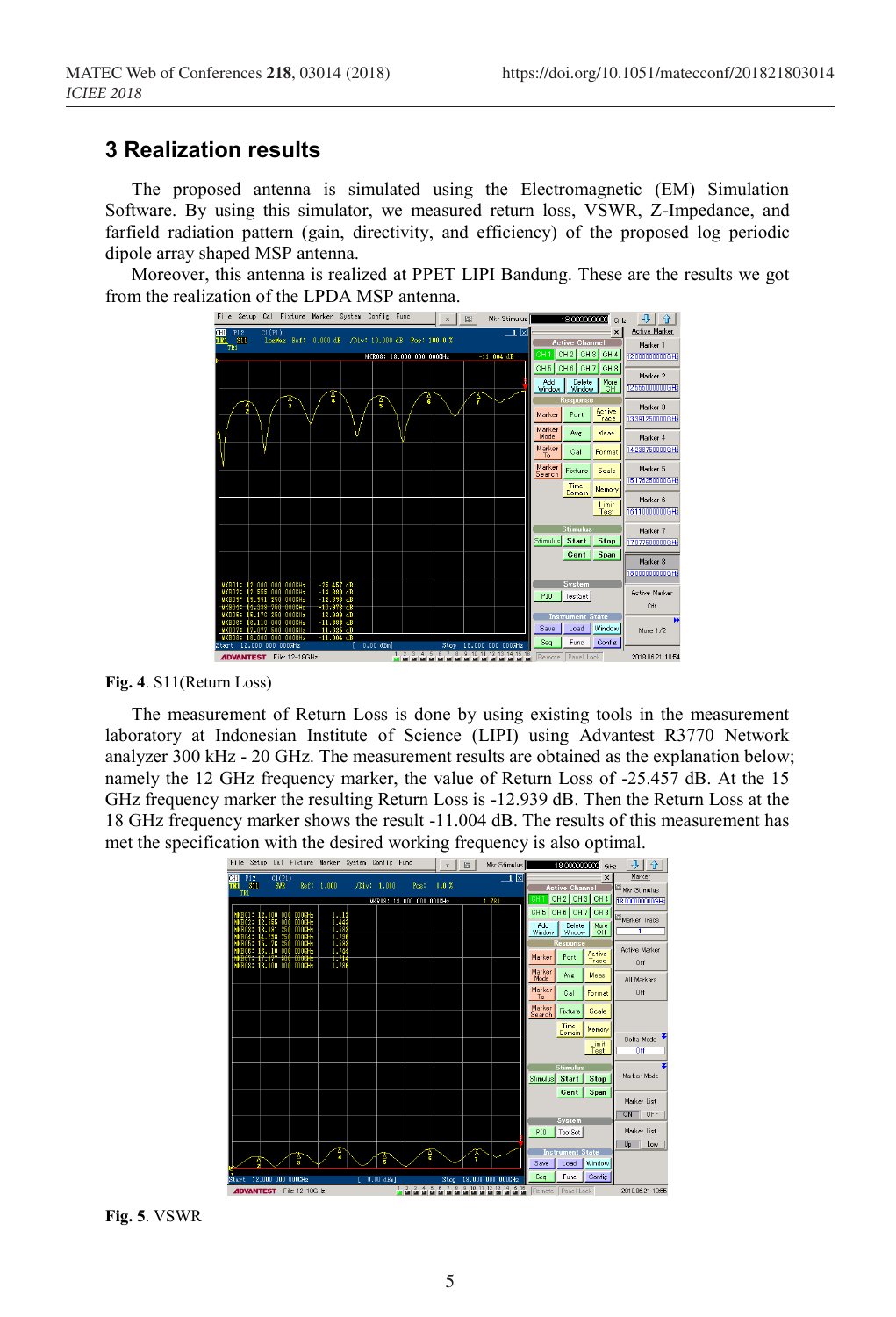The measurement of VSWR also use the same hardware. The measurement results are obtained as the explanation below; namely VSWR at 12 GHz with a value of 1.112. At the 15 GHz, VSWR generated at the measurement is 1.593. While the VSWR at a frequency of 18 GHz shows the results of 1.786.<br>File Setup Cal Fixture Marker System Config Fund



**Fig. 6**. Z Impedance (Smith Chart)

From Figure6 above, shows that the impedance at 12 GHz frequency marker with value equal to 44.988 Ω. At the 15 GHz frequency marker, the impedance is 34.129 Ω. While the impedance at the 18 GHz frequency marker shows the result of 27.792 Ω. The results are less appropriate with the simulation, which is influenced by the existence of factors affecting the conductor material on the feeding line and the antenna port itself (tin solder material), thus affecting the conduction of feeding.

As the log periodic dipole array using DGS was providing us the Ku-Band frequency, such optimum results of return loss, VSWR, and Z impedance were achieved using this technique.

Pictures below show the comparation of simulation and measurement radiation pattern result:



**Fig. 7**. Azimuth 12 GHz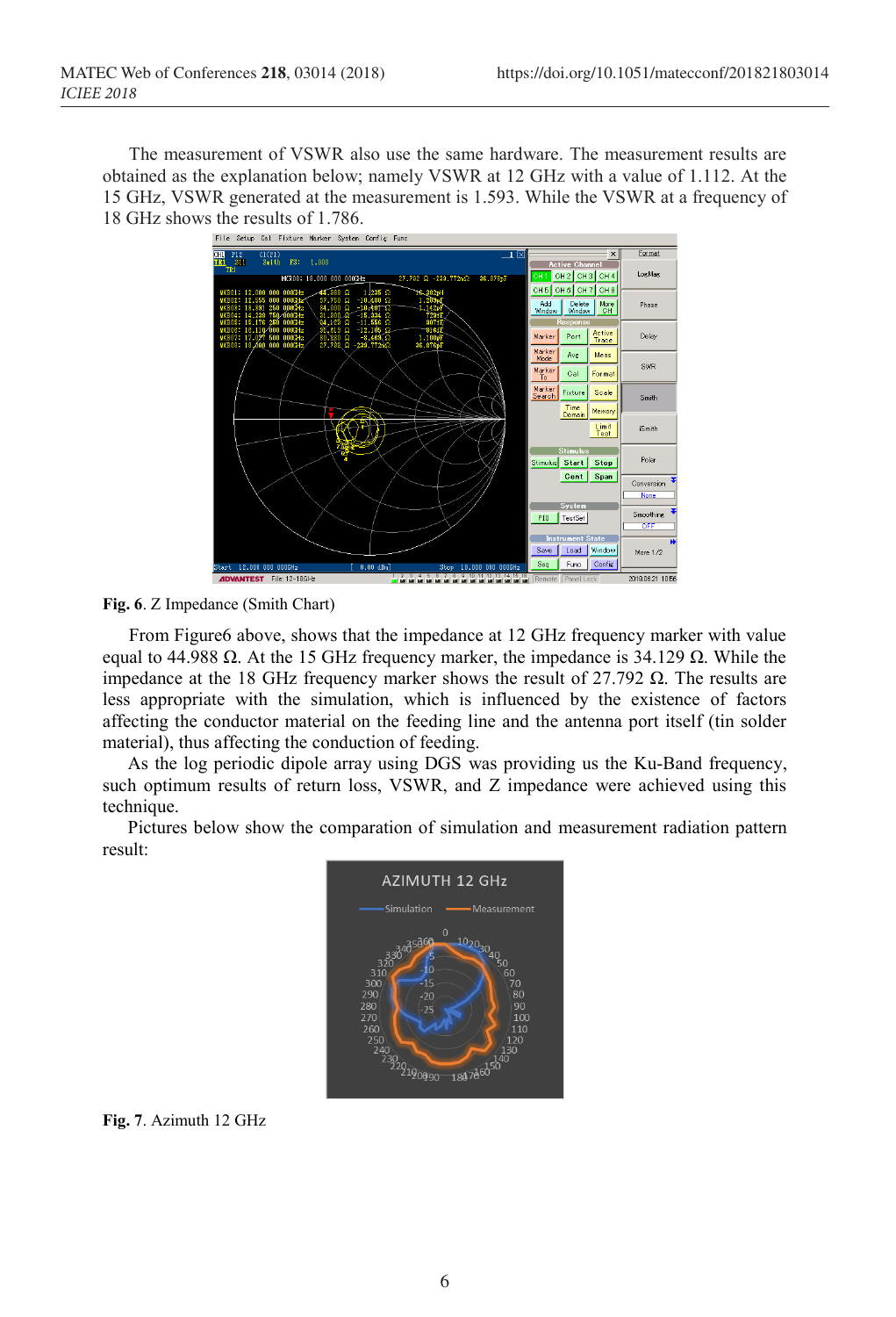

#### **Fig. 8**. Elevation 12 GHz



**Fig. 9.** Azimuth 15 GHz



**Fig. 10**. Elevation 15 GHz



**Fig. 11**. Azimuth 18 GHz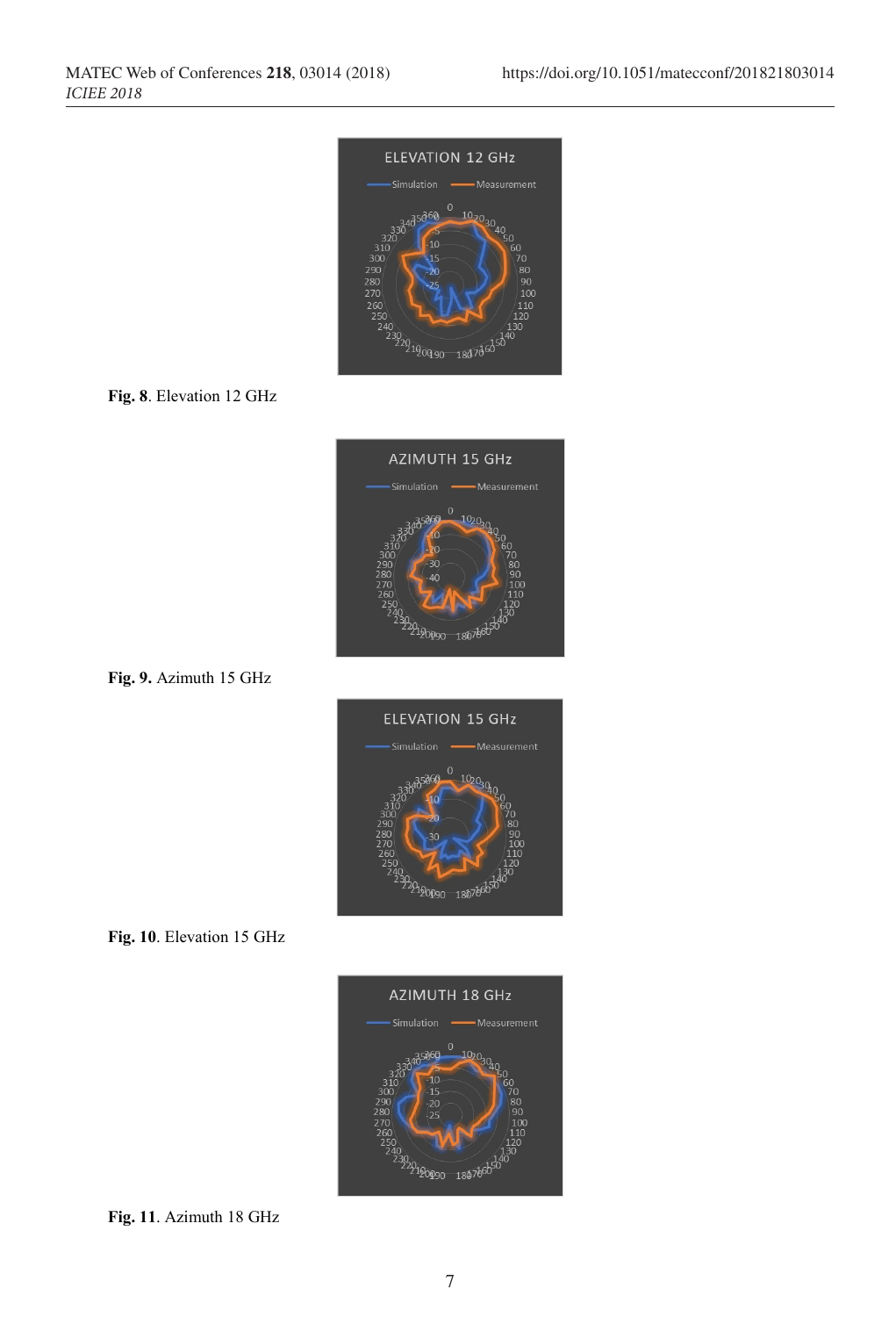

**Fig. 12**. Elevation 18 GHz

In this measurement, the tools used are spectrum analyzer and function generator / sweep. Where the measurement is done in the anechoic chamber at PPET-LIPI Bandung. By definition, the antenna radiation pattern is the output of the ratio of power levels out of the antenna in from various directions. The 6 picture (Figure7 – Figure12) above shows the radiation pattern comparation of simulated and realized antenna.

## **4 Conclusions**

A compact wide Ku-Band microstrip patch antenna is proposed. Wide Ku-Band (12-18 GHz) is achieved using defected ground structure. Proposed antenna dimensions are 39.651  $X$  27.124  $X$  1.57 mm<sup>3</sup>. We use Roger 5880 Duroid substrate with dielectric constant 2.2 and thickness 1.57mm is used. For improving the return loss and VSWR of the antenna, Log Periodic Dipole Array MSP antenna with Defected Ground Structure is introduced. All antenna parameters that have been planned in the early stages of the antenna design already meet the desired specifications, ie for Return Loss  $\leq$  -10.27 dB, VSWR  $\leq$  1.883, 6 GHz Bandwidth on Ku-Band frequency, Unidirectional Radiation Pattern, Linear Polarization, 50 Ω Input Impedance, and Gain  $\geq 8.774$  dB. The main application of proposed antenna is to make compatible with Ku-Band frequency used-devices which covers maximum satellite applications (Electronic support measure, mobile satellite, fixed satellite, aeronautical radio navigation, radiolocation, space research, etc.)

## **References**

- 1. SATMARIN. *L-BAND, C-BAND, KU-BAND AND KA-BAND*. (2018, March 22).
- 2. Ramesh Garg, P. B. *Microstrip Antenna Design Handbook.* Artech House Inc. (2001)
- 3. Denny, M. KU-Band Log Periodic Microstrip Antenna for Electronic Support Measure. (2017)
- 4. Firmansyah, T. Herudin., et al. "Bandwidth and gain enhancement of MIMO antenna by using ring and circular parasitic with air-gap microstrip structure". Telkomnika (Telecommunication Computing Electronics and Control). Vol.15(3). Pp. 1155-1163. 2017.
- 5. Firmansyah, T., Herudin, et a."Multiband microstrip antenna array with slot and array method for GSM, WCDMA, and LTE". International Conference on Broadband Communication, Wireless Sensors and Powering (BCWSP). Pages 1-5. 2017.
- 6. Fermando, D. Phased Array Microstrip Antenna for 1.27 GHz Synthetic Aperture Radar. (2017)
- 7. Balanis, C. A. *Antena Theory Analisis and Design 3rd Edition.* United Science: Wiliey Inter Science. (2005)